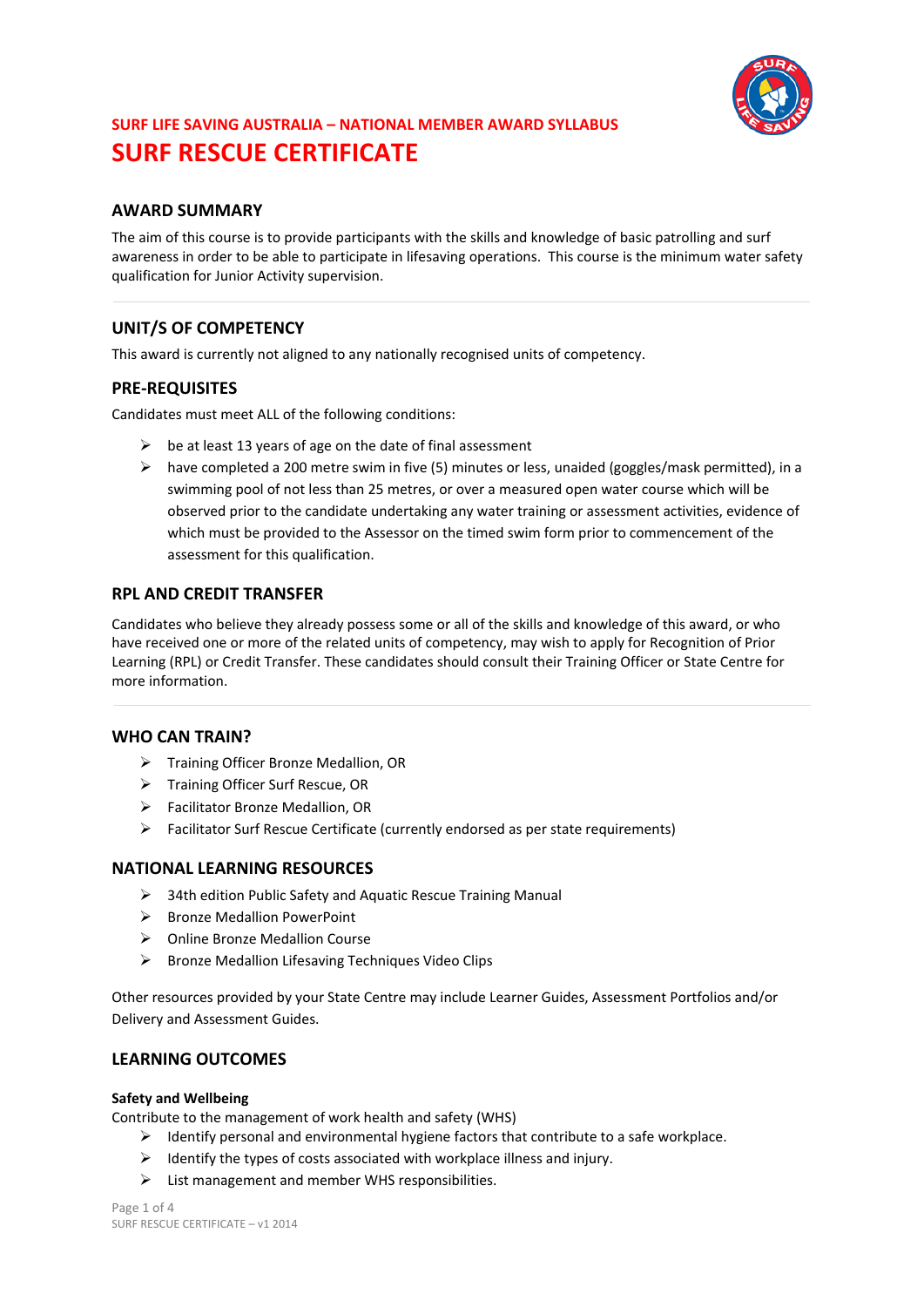

- $\triangleright$  Define 'duty of care' in the workplace.
- $\triangleright$  Identify causes of accidents.
- $\triangleright$  Recognise, report and rectify (where possible) hazards in the workplace.
- $\triangleright$  Follow workplace procedures and work instructions for controlling and reporting risks.
- $\triangleright$  Identify factors that contribute to a healthy lifestyle.

Follow workplace procedures for hazard identification and risk control

- $\triangleright$  Describe when you should report WHS issues to designated personnel
- $\triangleright$  Describe correct methods for storage of equipment
- $\triangleright$  Demonstrate correct manual handling techniques
- $\triangleright$  List common sun disorders
- $\triangleright$  List preventative measures for sun safety while on duty.

#### **Surf Awareness and Skills**

Describe surfing and environmental conditions and hazards:

- $\triangleright$  Describe how waves are formed.
- $\triangleright$  Describe surging, spilling and plunging wave shapes.
- $\triangleright$  Describe and identify rip currents and littoral or longshore currents.
- $\triangleright$  Describe methods of escaping from a rip current.

Recognise appropriate beach types, conditions and areas in the surf zone for bathing:

- $\triangleright$  Identify different types of beaches.
- $\triangleright$  Assess prevailing weather and water conditions.
- $\triangleright$  Identify safety aspects of the beach environment.

Demonstrate surf skills:

- $\triangleright$  Perform front and rear release and escape methods.
- $\triangleright$  Perform a swim and negotiate the surf zone using fins and a rescue tube.
- $\triangleright$  Paddle and negotiate the surf zone using an SLSA rescue board.
- $\triangleright$  Demonstrate body-surfing techniques.

## **The Human Body**

Explain the functions of the:

- $\triangleright$  Circulatory system
- $\blacktriangleright$  Lymphatic system
- $\triangleright$  Skeletal system
- $\triangleright$  Respiratory system
- $\triangleright$  Nervous system
- $\triangleright$  Digestive system
- $\triangleright$  Integumentary system

#### **Resuscitation**

Perform cardiopulmonary resuscitation (CPR) techniques:

- $\triangleright$  List the stages in the chain of survival.
- $\triangleright$  Perform one-person patient assessment.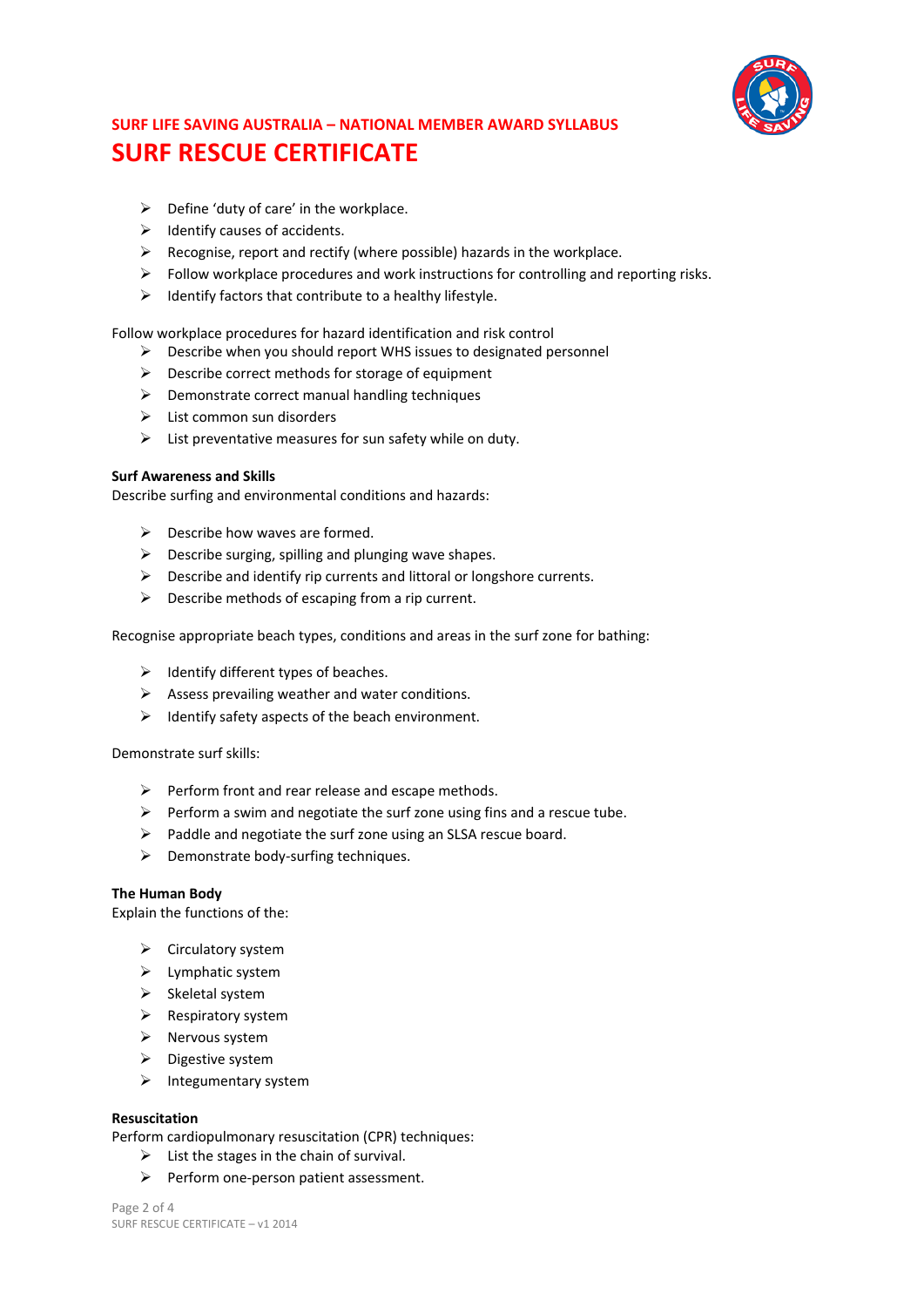

- $\triangleright$  Recognise the need for CPR, appropriate duration and cessation, and the use of a defibrillator.
- $\triangleright$  Perform mouth-to-mouth, mouth-to-nose and mouth-to-mask rescue breathing techniques as part of CPR in line with Australian Resuscitation Council guidelines
- $\triangleright$  Demonstrate the differences between infant, child and adult resuscitation methods.
- $\triangleright$  Perform one-person and team CPR techniques.
- $\triangleright$  Demonstrate and describe procedures for managing patients after CPR.
- $\triangleright$  List the conditions of patients who should be sent to hospital.

## **First Aid**

Identify basic patient management techniques:

- $\triangleright$  Perform checks to identify potential dangers to yourself, the patient and bystanders, and ways to prevent the spread of communicable diseases.
- $\triangleright$  Identify the principles of basic first aid management.
- $\triangleright$  Perform a basic emergency care management assessment.
- $\triangleright$  Identify methods of checking vital signs.
- $\triangleright$  Demonstrate a secondary body check procedure.
- $\triangleright$  Manage external bleeding injuries.
- $\triangleright$  Manage patient shock and fainting.
- $\triangleright$  Manage patients with needle-stick injuries.
- $\triangleright$  Manage patients with soft-tissue injuries.
- $\triangleright$  List the procedure for the management of major tissue damage with severe bleeding.
- $\triangleright$  Recognise and manage patients with temperature-related illness.
- $\triangleright$  Recognise and manage marine envenomation injuries.
- $\triangleright$  Recognise and manage patients with chest pains.
- $\triangleright$  Recognise and manage patients with fractures, dislocations, sprains and strains.
- $\triangleright$  Recognise and manage patients with spinal and neck injuries.
- $\triangleright$  Recognise and manage patients with burns.
- $\triangleright$  Recognise and manage unconscious patients.
- $\triangleright$  Recognise and manage patients suffering anaphylaxis
- $\triangleright$  Recognise and manage patients suffering respiratory distress, including asthma.
- $\triangleright$  Maintain effective documentation.
- $\triangleright$  Maintain and replace first aid equipment.
- $\triangleright$  Refer to further medical treatment.

## **Communications**

Communicate in the workplace:

- $\triangleright$  Explain how interpersonal communication happens.
- $\triangleright$  Demonstrate the five skills needed for effective interpersonal communications.
- $\triangleright$  Discuss the appropriateness of the different styles of interpersonal communication.
- $\triangleright$  Choose an appropriate channel to ensure effective interpersonal communication.
- $\triangleright$  Identify and minimise potential breakdowns and barriers when communicating in the workplace.
- $\triangleright$  Take part in group discussions and informal meetings.
- ▶ Demonstrate SLSA document procedures.
- $\triangleright$  Demonstrate SLSA signals.
- $\triangleright$  Demonstrate the ability to identify flags.